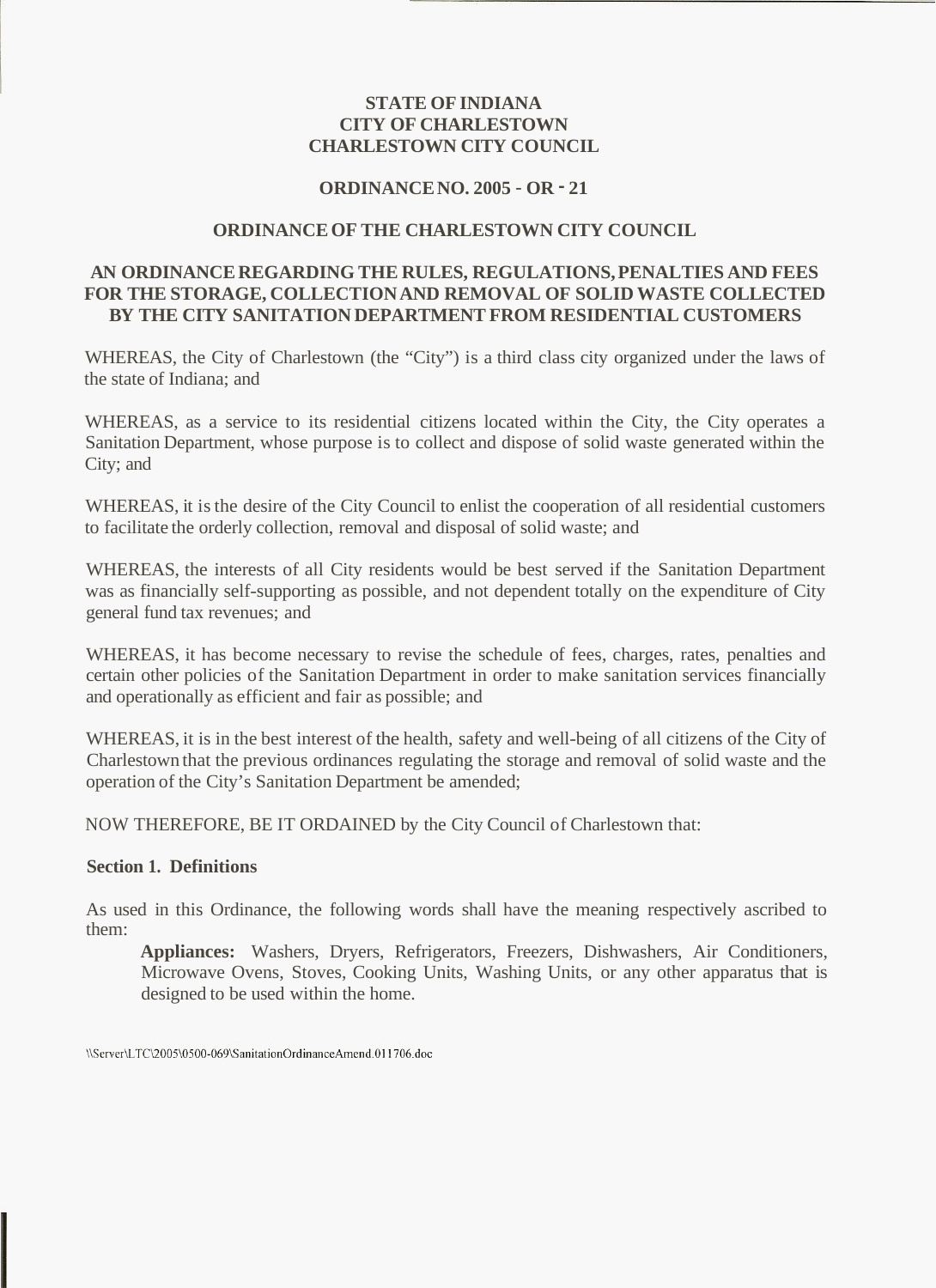**Approved Containers:** Means a refuse container used by a customer of the Sanitation Department, which meets the requirements and specifications set out in Sections 5(B) and 5(C) of this Ordinance.

Ashes: Residue from fires, whether produced by fires used for cooking, heating buildings, grills, fireplaces, trash burners or any other fires.

**City:**  Means the civil City of Charlestown, Indiana.

**Contractor:**  construction, cleaning, remodeling, etc.). Means a person, group or other entity performing work for hire (e.g.

**Garbage:** Garbage includes all refuse accumulations of animal, fruit or vegetable matter that attend the preparation, use, cooking, dealing in or storage of meat, fish, foul, fruits or vegetables, and containers originally used for food stuffs.

**Non-Conforming Container:** Means a refuse container owned by a residential customer of the Sanitation Department, which does not meet the requirements and specifications set out in Section 5(B) or 5(C) of this Ordinance.

**Refuse:** Refuse shall mean garbage, trash, debris, rubbish, litter, .ashes, solid waste, or other items having little or no value which **are** intended to be disposed of by transport to a solid waste sanitary landfill.

**Residential Customers:** Any areas zoned R, R1, R2 or R3 and/or structures used exclusively for residential purposes are considered residential customers for the purposes of this Ordinance.

**Sanitation Department:**  Means the City of Charlestown Sanitation Department.

Solid Waste: Means appliances, ashes, garbage, refuse, trash, rubbish and/or debris.

**Trash, Rubbish and Debris:** Means combustible refuse, including, but not limited to, paper cartons, boxes, barrels, wood, excelsior, tree branches, yard trimmings, wood furniture and other wood or combustible articles, bedding, plastic, noncombustible refuse, including but not limited to, metals, tin cans, dirt, contents of litter receptacles, small quantities of rocks and pieces of concrete, glass, crockery, leaves, bottles and other containers.

## **Section 2. Loose Garbage and Refuse**

- **A,)** It shall be a violation of this Ordinance to place or permit to remain anywhere in the City any ashes, garbage or refuse or other material subject to decay, other than leaves or grass, excepting in a 96 gallon or 64 gallon City container.
- B.) It shall be the responsibility of a person, group or entity causing loose refuse to be deposited on the street or other public place to immediately place it in an approved City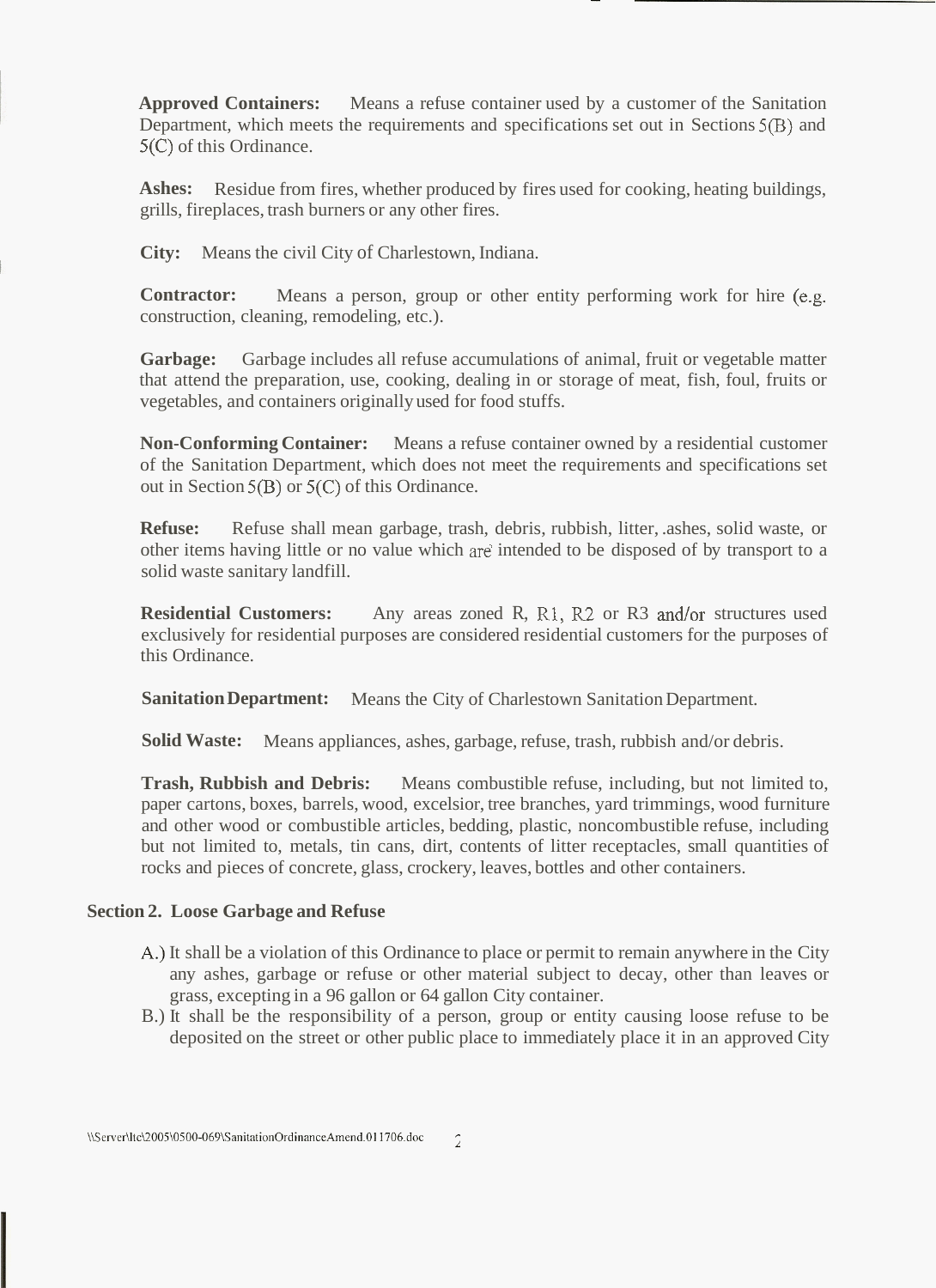container. It shall not be the responsibility of the Sanitation Department to collect any solid waste before it is properly contained.

## **Section 3. Wind-Blown Refuse**

It shall be a violation of this Ordinance to cause or permit to accumulate any dust, ashes or trash or any other such material that can be blown away by the wind anywhere in the City, excepting in a covered container, and such ashes or other such material shall be properly dampened so as not to cause dust when emptied by the Sanitation Department.

### **Section 4. Garbage to be Secured**

While awaiting pick-up, all solid waste to be collected by the Sanitation Department that by its size is capable of being placed in a City container shall be securely placed in a 96 gallon or 64 gallon City container, with all liquids drained and all toxic substances removed.

## **Section 5. Containers**

- A.) All residential solid waste that by its size is capable of being placed in a City container which is to be picked up by the Sanitation Department shall be placed in either 96 gallon or 64 gallon City approved containers purchased from the City by the residents.
- B.) All 96 gallon or 64 gallon City containers shall be plastic, with tightly fitting lids, and sufficiently durable to withstand repeated handling, and shall, at all times, be kept in a clean, neat and sanitary condition and must be originally purchased from the City.
- C.) For regular solid waste pick-up service by the Sanitation Department, each singie family residence shall have no more than three (3) 96 gallon and/or 64 gallon City containers.
- D.) Any non-conforming container being utilized as a receptacle for pick-up by the Sanitation Department shall initially 'have placed upon it a sticker notifying the resident that the container does not meet the requirements of this Ordinance. Upon a second use of the non-conforming container by a residential customer, said container shall he subject to non pick-up and a fine imposed on the residential customer.

#### **Section 6. Trees**

- **A.)** Small tree branches, tree trimmings and wood shall he placed in City containers whenever possible.
- B.) Small evergreen trees used in homes as "Christmas Trees" will be accepted whole at no additional fee, provided the trees are set out for pick-up ten (10) days immediately after the 25'h day of December.
- C.) Any tree that is topped, pruned or removed will not be the City's responsibility. The residential customer shall pay for the tree remover and dispose of all limbs and logs. It shall be the responsibility of the residential customer to dispose of any tree removed by the residential customer and/or any contractor.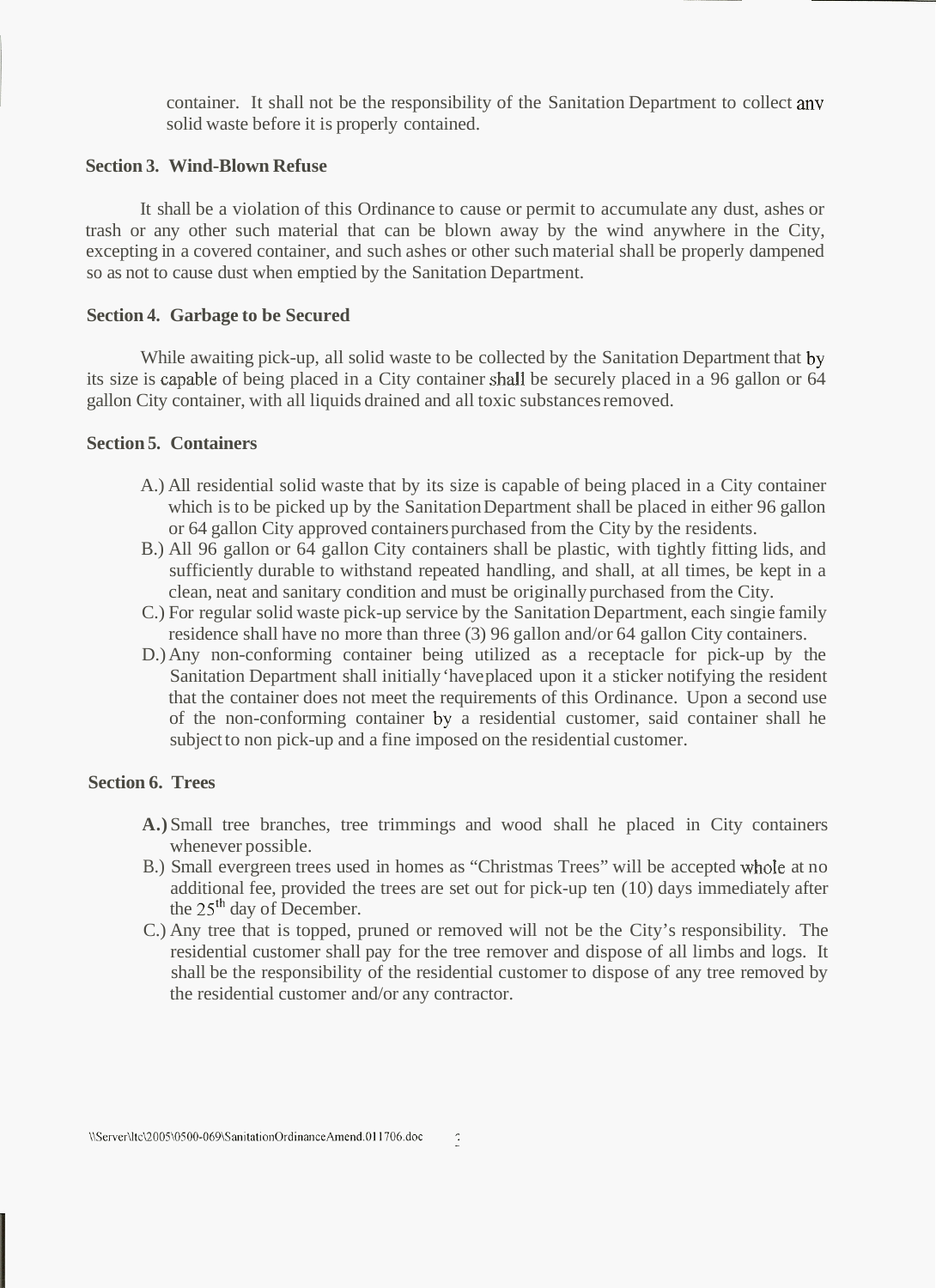## Section **7.** Yard Waste

- A.)All leaves and grass shall not be placed in City containers but shall be bagged up in plastic or paper containers.
- B.) All leaves and grass shall be placed within six *(6)* feet of the street to be picked up as long as it is bagged up in plastic or paper containers.
- C.) No leaves or grass shall be allowed to blow into and accumulate, or be raked, swept, or placed in the gutters along the streets, as these are frequently washed into catch basins and storm sewers, thereby blocking or stopping the drainage of such storm sewers. Residential customers should keep their catch basins and storm sewers clear at all times.

## Section **8.** Collection **of** Ashes

No ashes shall be set out for collection unless they are cold and dampened to avoid dust and must be placed in plastic or paper containers and then placed in City containers.

## Section **9.** Appliances

Appliances will be collected by the City as long as the appliance is placed within six *(6)* feet of the street. All freon appliances (e.g. Refrigerators, Freezers, Air Conditioners, etc) will be collected only if they have affixed to them authorized appliance pick-up stickers issued by the City of Charlestown, which stickers shall be sold at an additional cost to the residential customer as specified in the'attached Fee Schedule.

## **Section 10. Refusal to Collect Refuse**

Collection of trash, garbage, solid waste, or other refuse by the Sanitation Department may be refused any time the trash, garbage, solid waste, or other' refuse is not presented for pick up as herein provided. In such cases the owners and/or residential customers in possession of the trash, garbage, solid waste, or other refuse shall promptly properly dispose of the solid waste. Failure of residential customers to properly dispose of the solid waste within five (5) days shall be a violation of this ordinance.

## Section **11.** Residential Customers

Solid waste collection services shall be available to all single residential dwellings, any areas zoned R, R1, R2, or **R3** and/or structures used exclusively for residential purposes. City residents may not opt out of the City solid waste program for single residential dwellings or duplexes. Apartments of three *(3)* or more units may contract with a commercial hauler and if they elect to contract with a commercial hauler they will not be assessed a City sanitation fee.

## Section **12.** Holidays

Collection services shall not be provided on any day observed by the City as a holiday. Holidays currently recognized by the City are: New Years Day, Martin Luther King, Jr. Day (observed), Good Friday, Memorial Day, Independence Day, Labor Day, Veterans Day,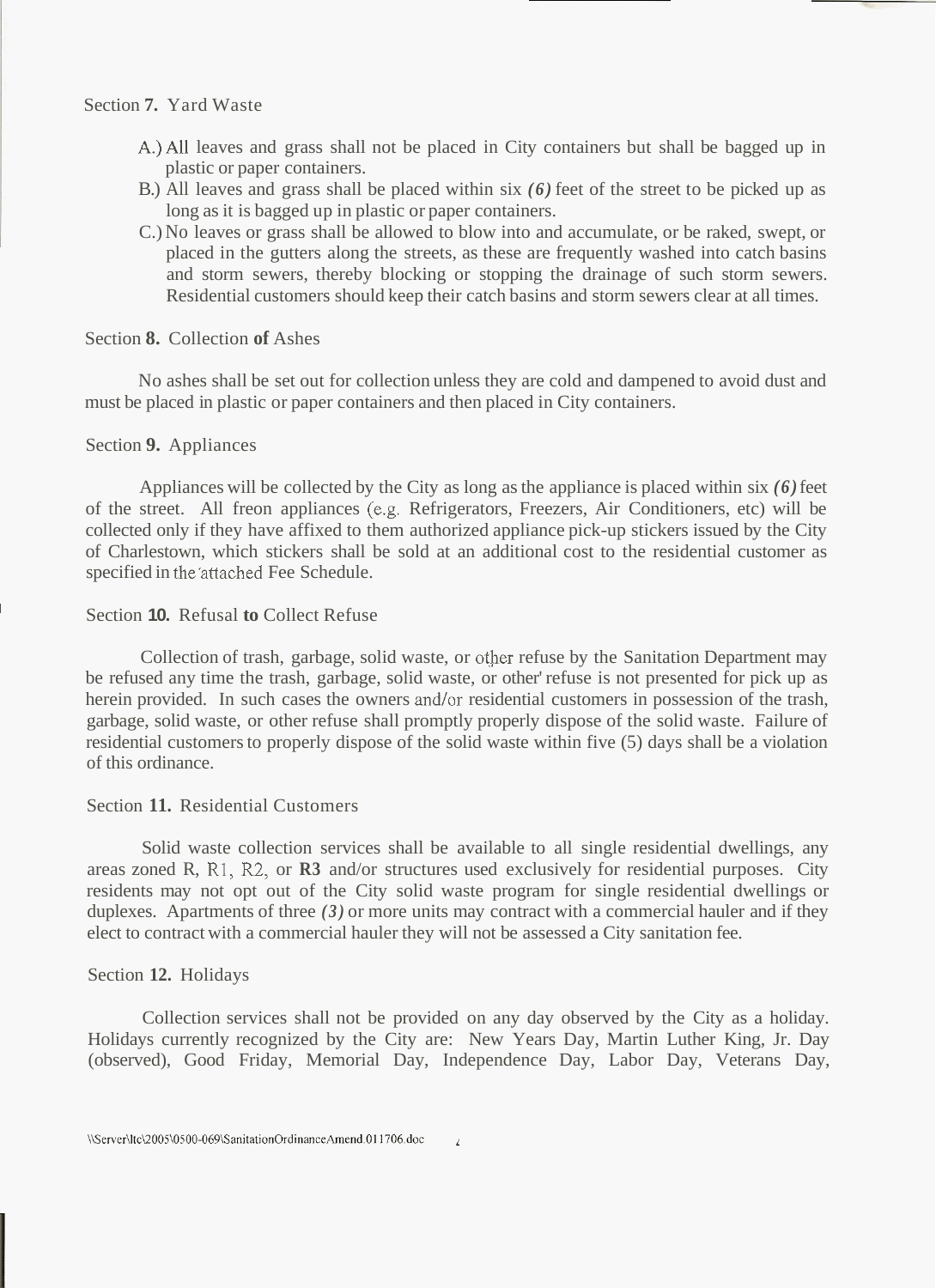Thanksgiving Day, the Friday following Thanksgiving Day, Christmas Eve and Christmas Day Collection for those holidays shall be made on an alternate pick-up day.

# **Section 13. Placement of Receptacles for Pick-Up**

- A.) All solid waste shall be set out or placed at the edge of the pavement at the sidewalk line (if there is a sidewalk) or at such other place as the Director of the Sanitation Department from time to time shall designate. The Sanitation Department shall not be responsible to collect solid waste placed for pick-up after dawn on the scheduled day of collection. Solid waste shall not be set out for collection sooner than 5:OO p.m. on the evening in advance of the scheduled collection day.
- B.) Once solid waste is collected, all empty solid waste containers shall be removed from the street and returned to the sides of the residential customer's houses on the same day. Such City containers shall be stored in a place and in such a manner **as** to not be visible from the residence road frontage, or any thoroughfare or pedestrian walkway. All 96 gallon or 64 gallon City containers must not be left on the street unless the Director of the Sanitation Department grants a hardship waiver. A hardship waiver may be granted to a residential customer with a disability, a residential customer with a small space to hide the container or a government building.

# **Section 14. Construction Waste and Large Items**

- A,) Solid waste resulting from work performed by a contractor, from performing construction, cleaning, remodeling or produced in any other activity, shall not be collected by the Sanitation Department. All such solid waste shall **be** removed at the contractor's or residential customer's expense, and shall be removed within twenty-four  $(24)$  hours of being set out, unless the solid waste is placed in a commercial container that is temporarily placed on 'the residential property and emptied at least every thirty (30) days.
- B.) Large quantities of solid waste, rubbish, trash, debris, or other refuse, over and above a maximum of three **(3)** 96 gallon or 64 gallon City containers allowed each week per housing unit, requiring use of a City sanitation vehicle, may be removed for owners, renters or other residential customers by the Sanitation Department for an additional charge, as specified in the attached Fee Schedule. In such cases the Sanitation Department Director shall determine the rate of usage as defined by the attached Fee Schedule. Arrangements for payment for services shall be made prior to the time removal services are provided.
- C.) There shall be a separate charge for any large items that will not fit in a 96 gallon or 64 gallon City container. The surcharges for such large items are set forth in the attached Fee Schedule.

## **Section 15. Littering**

**A.)** No person, group or other legal entity shall discard, place or permit another person to discard or place any solid waste, any inoperable vehicle, appliance or other discarded solid waste on any public property or thoroughfare in the City.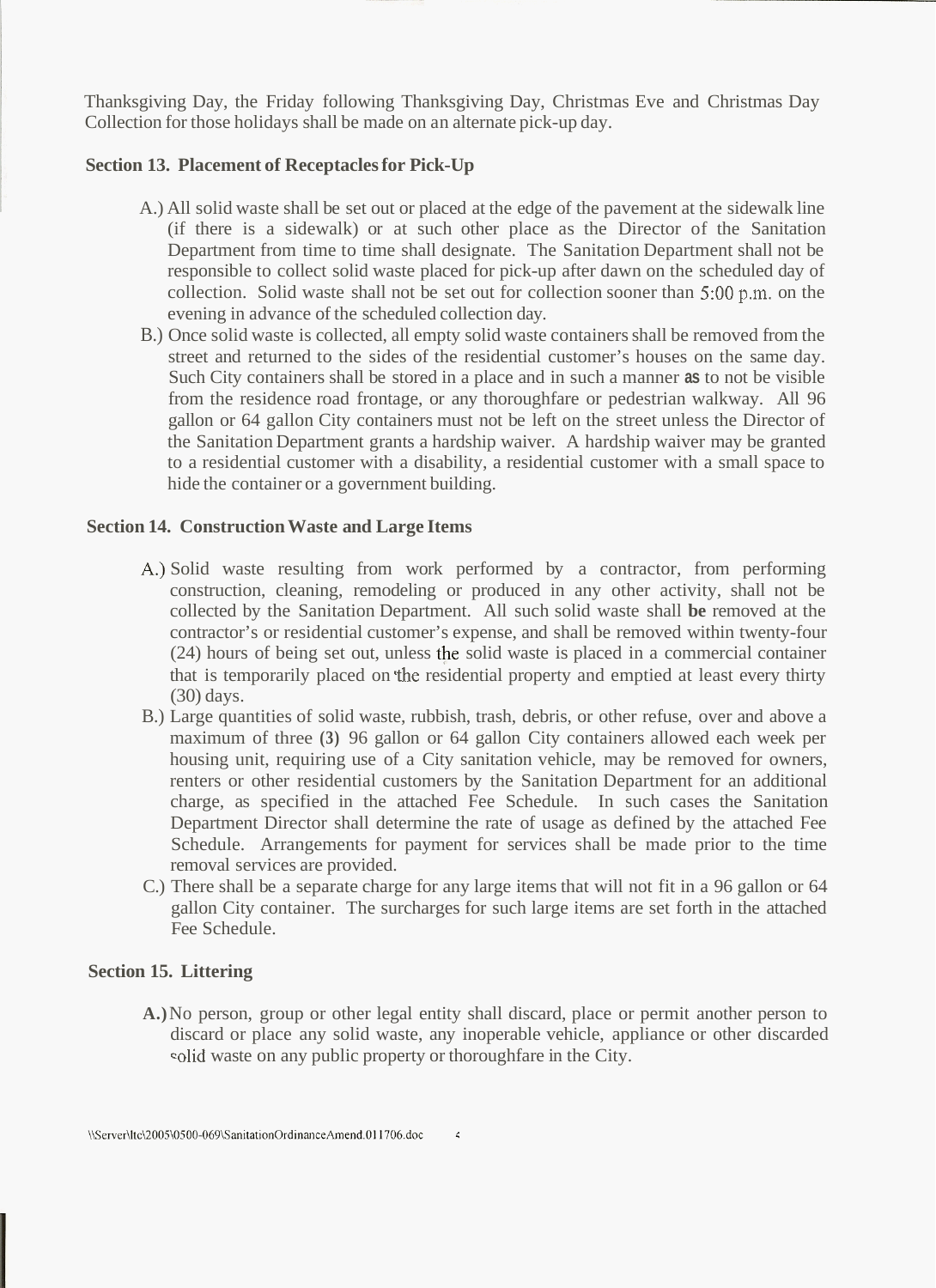B.) In addition to any other civil or criminal penalties which may be imposed, a person, group or other legal entity littering on any public property or thoroughfare shall be responsible for the costs of cleaning up any litter or solid waste, as well as all costs incurred in enforcing this provision of the Ordinance.

# **Section 16. Dumping**

- A.)No person, group or other legal entity shall discard, place or permit another person to discard or place any solid waste, any inoperable vehicle, appliance or other discarded items on any private property in the City.
- B.) In addition to any other civil or criminal penalties which may be imposed, a person, group or other legal entity dumping shall be responsible for the costs of cleaning up any solid waste dumped on any private property, as well as all costs incurred in enforcing this provision of the Ordinance.

#### **Section 17. Non-City Solid Waste**

Collection of solid waste shall be available to residential customers designated by the Charlestown Board of Public Works and Safety. Solid waste from sources outside the City shall not be collected. Such outside solid waste shall not be placed at any residential customer's home or anywhere within the City or any other authorized place of collection serviced by the Sanitation Department. In addition to other penalties prescribed. herein, a person that violates or permits the violation of this section of the Ordinance forfeits the privilege of collection service by the Sanitation Department, at the determination of the Charlestown Board of Public Works and Safety.

#### **Section 18. Compliance with State Regulations**

Notwithstanding the requirements set out herein, the manner of containing, storing and disposing of solid waste shall also be in compliance with all federal and Indiana statutes, and the rules and regulations of the Indiana Department of Health.

## **Section 19. Penalties**

In addition to any other sanctions set out herein, any person, group or other legal entity violating any of the terms of this Ordinance shall be subject to fines in amounts not less than one hundred dollars (\$100.00) nor more than one thousand dollars (\$1,000.00). Each day a violation continues shall constitute a separate offense. It is the intent of the City that multipleable violations should be fined more severely.

#### **Section 20. Savings Clause**

If any section of this Ordinance shall be deemed unenforceable and/or not in compliance with any applicable statute or law by a court of competent jurisdiction, then to the extent permissible all other sections of this Ordinance shall remain in full force and effect.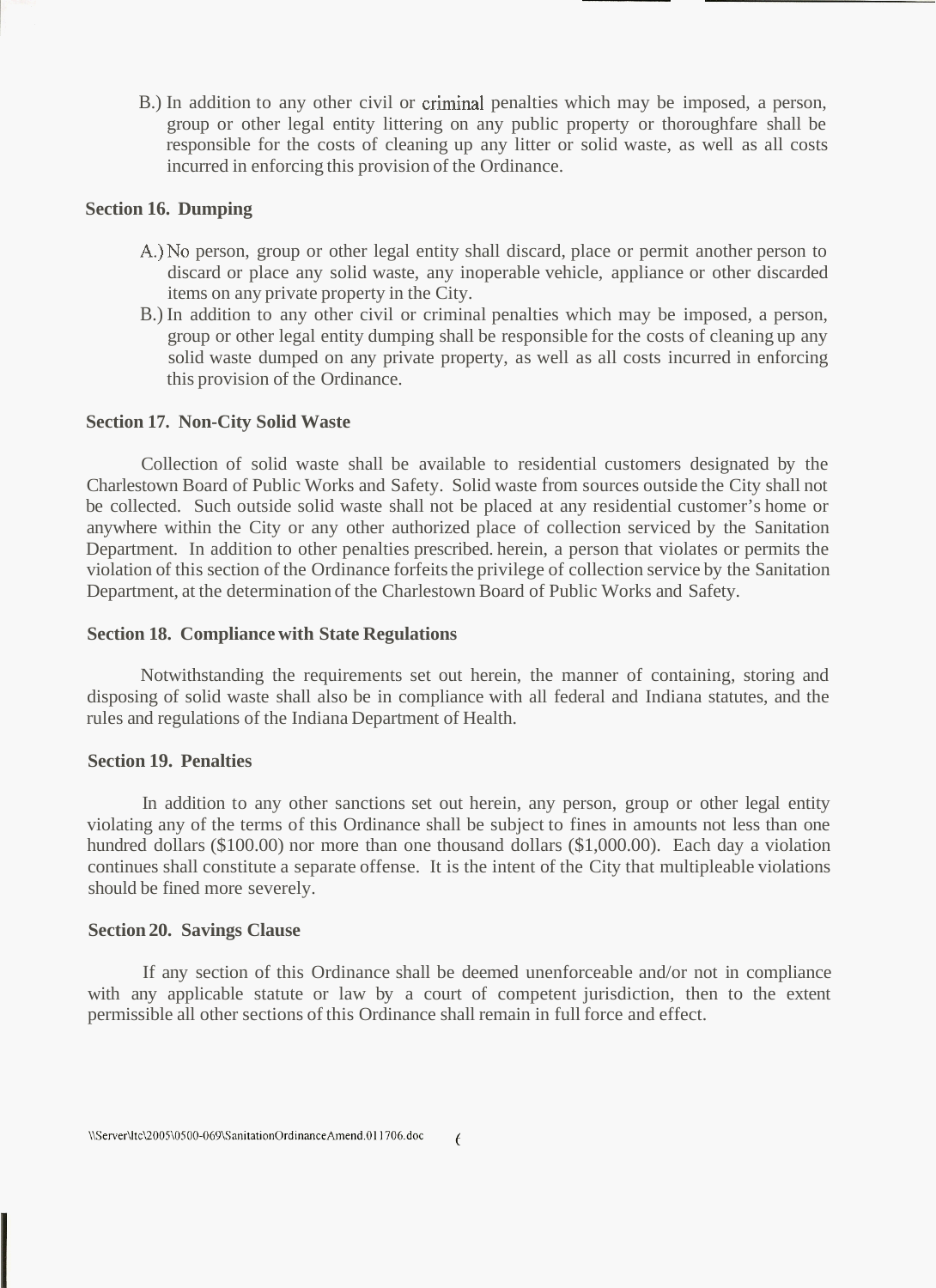## **Section 21. Repealing Clause**

 $\mathcal{L}$ 

All sections of any previous Ordinances and/or Resolutions that are inconsistent and/or contradictory **to** the above provisions of this Ordinance are hereby repealed. This Ordinance specifically repeals Ordinance 2002-OR-01 as that Ordinance relates to residential customers.

# **Section 22. Effective Date**

This ordinance shall be in full force and effect as provided by law

| <sup>△ T</sup> OPTED by the City Council of Charlestown, Indiana, this _____ day of ___________, 200_. |                                     |     |            |                |  |
|--------------------------------------------------------------------------------------------------------|-------------------------------------|-----|------------|----------------|--|
|                                                                                                        |                                     | AYE | <b>NAY</b> | ABSTAIN ABSENT |  |
| Jeff Aaron                                                                                             |                                     |     |            |                |  |
| <b>Bruce Bottorff</b>                                                                                  |                                     |     |            |                |  |
| Terry Pierce, President                                                                                |                                     |     |            |                |  |
| <b>Brian Walker</b>                                                                                    |                                     |     |            |                |  |
| <b>Matthew Woods</b>                                                                                   |                                     |     |            |                |  |
|                                                                                                        | APPROVED:<br>Michael D. Hall, Mayor |     |            | DATE:          |  |
| ATTEST:                                                                                                | Donna Coomer. Clerk-Treasurer       |     |            | DATE:          |  |

\\Server\ltc\2005\0500-069\SanitationOrdinanceAmend.011706.doc <sup>7</sup>